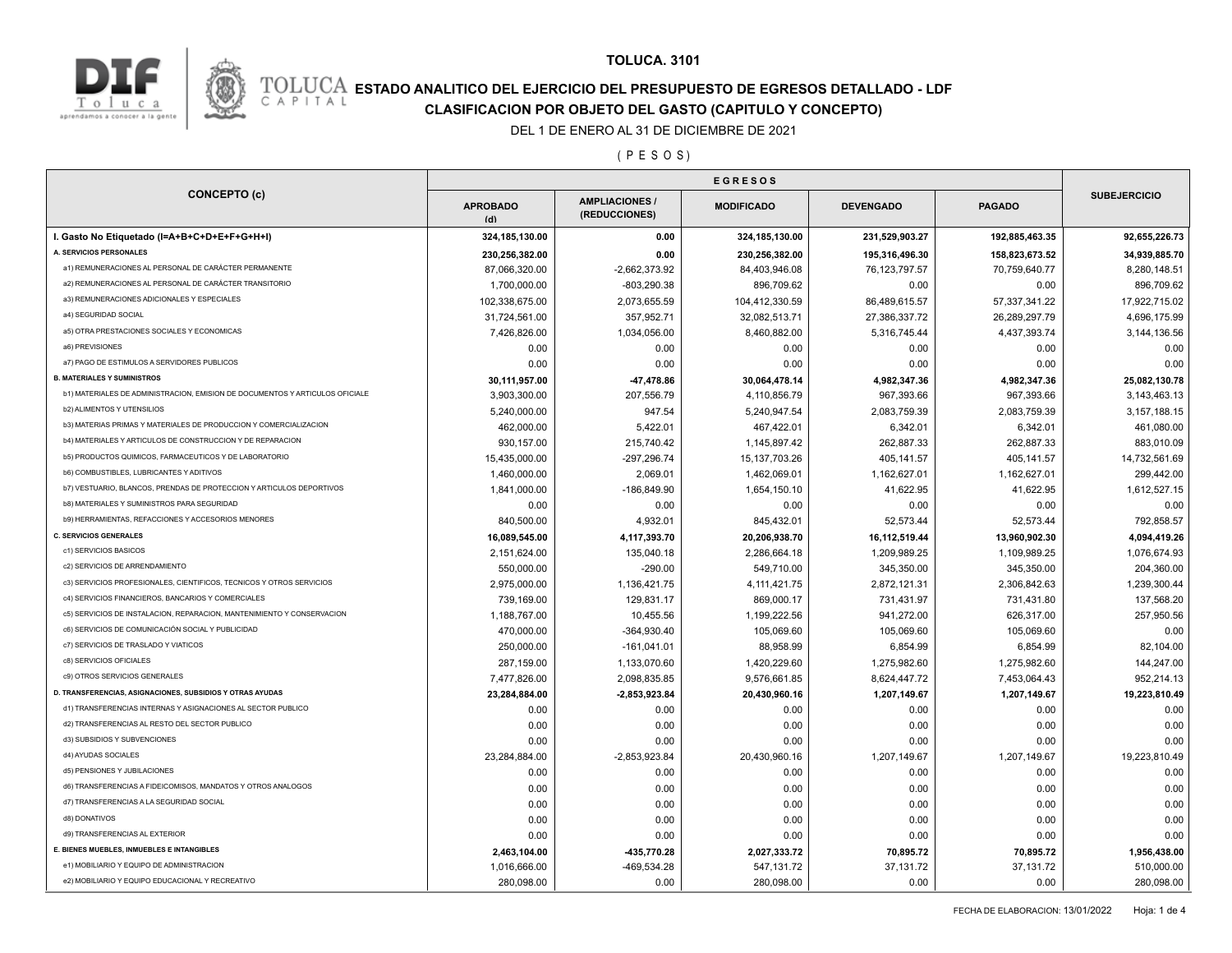



## **TOLUCA. 3101**

# **ESTADO ANALITICO DEL EJERCICIO DEL PRESUPUESTO DE EGRESOS DETALLADO - LDF**<br>CAPITAL CIASIFICACION POR OBJETO DEL GASTO (CAPITULO Y CONCEPTO) **CLASIFICACION POR OBJETO DEL GASTO (CAPITULO Y CONCEPTO)**

### DEL 1 DE ENERO AL 31 DE DICIEMBRE DE 2021

( P E S O S )

| <b>CONCEPTO (c)</b>                                                                                            | <b>APROBADO</b><br>(d) | <b>AMPLIACIONES /</b><br>(REDUCCIONES) | <b>MODIFICADO</b> | <b>DEVENGADO</b> | <b>PAGADO</b> | <b>SUBEJERCICIO</b> |
|----------------------------------------------------------------------------------------------------------------|------------------------|----------------------------------------|-------------------|------------------|---------------|---------------------|
| e3) EQUIPO E INSTRUMENTAL MEDICO Y DE LABORATORIO                                                              | 700,000.00             | 0.00                                   | 700,000.00        | 0.00             | 0.00          | 700,000.00          |
| e4) VEHICULOS Y EQUIPO DE TRANSPORTE                                                                           | 0.00                   | 0.00                                   | 0.00              | 0.00             | 0.00          | 0.00                |
| e5) EQUIPO DE DEFENSA Y SEGURIDAD                                                                              | 0.00                   | 0.00                                   | 0.00              | 0.00             | 0.00          | 0.00                |
| e6) MAQUINARIA, OTROS EQUIPOS Y HERRAMIENTAS                                                                   | 460,940.00             | 0.00                                   | 460,940.00        | 0.00             | 0.00          | 460,940.00          |
| e7) ACTIVOS BIOLOGICOS                                                                                         | 0.00                   | 0.00                                   | 0.00              | 0.00             | 0.00          | 0.00                |
| e8) BIENES INMUEBLES                                                                                           | 0.00                   | 0.00                                   | 0.00              | 0.00             | 0.00          | 0.00                |
| e9) ACTIVOS INTANGIBLES                                                                                        | 5,400.00               | 33,764.00                              | 39,164.00         | 33,764.00        | 33,764.00     | 5,400.00            |
| F. INVERSION PUBLICA                                                                                           | 5,000,000.00           | 0.00                                   | 5,000,000.00      | 0.00             | 0.00          | 5,000,000.00        |
| f1) OBRA PUBLICA EN BIENES DE DOMINIO PUBLICO                                                                  | 0.00                   | 0.00                                   | 0.00              | 0.00             | 0.00          | 0.00                |
| f2) OBRA PUBLICA EN BIENES PROPIOS                                                                             | 5,000,000.00           | 0.00                                   | 5,000,000.00      | 0.00             | 0.00          | 5,000,000.00        |
| f3) PROYECTOS PRODUCTIVOS Y ACCIONES DE FOMENTO                                                                | 0.00                   | 0.00                                   | 0.00              | 0.00             | 0.00          | 0.00                |
| G. INVERSIONES FINANCIERAS Y OTRAS PROVISIONES                                                                 | 0.00                   | 0.00                                   | 0.00              | 0.00             | 0.00          | 0.00                |
| g1) INVERSIONES PARA EL FOMENTO DE ACTIVIDADES PRODUCTIVAS                                                     | 0.00                   | 0.00                                   | 0.00              | 0.00             | 0.00          | 0.00                |
| g2) ACCIONES Y PARTICIPACIONES DE CAPITAL                                                                      | 0.00                   | 0.00                                   | 0.00              | 0.00             | 0.00          | 0.00                |
| g3) COMPRA DE TITULOS Y VALORES                                                                                | 0.00                   | 0.00                                   | 0.00              | 0.00             | 0.00          | 0.00                |
| g4) CONCESION DE PRESTAMOS                                                                                     | 0.00                   | 0.00                                   | 0.00              | 0.00             | 0.00          | 0.00                |
| g5) INVERSIONES EN FIDEICOMISOS, MANDATOS Y OTROS ANALOGOS<br>FIDEICOMISO DE DESASTRES NATURALES (INFORMATIVO) | 0.00                   | 0.00                                   | 0.00              | 0.00             | 0.00          | 0.00                |
| g6) OTRAS INVERSIONES FINANCIERAS                                                                              | 0.00                   | 0.00                                   | 0.00              | 0.00             | 0.00          | 0.00                |
| g7) PROVISIONES PARA CONTINGENCIAS Y OTRAS EROGACIONES ESPECIALES                                              | 0.00                   | 0.00                                   | 0.00              | 0.00             | 0.00          | 0.00                |
| H. PARTICIPACIONES Y APORTACIONES                                                                              | 0.00                   | 0.00                                   | 0.00              | 0.00             | 0.00          | 0.00                |
| h1) PARTICIPACIONES                                                                                            | 0.00                   | 0.00                                   | 0.00              | 0.00             | 0.00          | 0.00                |
| h2) APORTACIONES                                                                                               | 0.00                   | 0.00                                   | 0.00              | 0.00             | 0.00          | 0.00                |
| h3) CONVENIOS                                                                                                  | 0.00                   | 0.00                                   | 0.00              | 0.00             | 0.00          | 0.00                |
| I. DEUDA PUBLICA                                                                                               | 16,979,258.00          | -780,220.72                            | 16,199,037.28     | 13,840,494.78    | 13,840,494.78 | 2,358,542.50        |
| i1) AMORTIZACION DE LA DEUDA PUBLICA                                                                           | 0.00                   | 0.00                                   | 0.00              | 0.00             | 0.00          | 0.00                |
| i2) INTERESES DE LA DEUDA PUBLICA                                                                              | 0.00                   | 0.00                                   | 0.00              | 0.00             | 0.00          | 0.00                |
| i3) COMISIONES DE LA DEUDA PUBLICA                                                                             | 0.00                   | 0.00                                   | 0.00              | 0.00             | 0.00          | 0.00                |
| i4) GASTOS DE LA DEUDA PUBLICA                                                                                 | 0.00                   | 0.00                                   | 0.00              | 0.00             | 0.00          | 0.00                |
| i5) COSTO POR COBERTURAS                                                                                       | 0.00                   | 0.00                                   | 0.00              | 0.00             | 0.00          | 0.00                |
| i6) APOYOS FINANCIEROS                                                                                         | 0.00                   | 0.00                                   | 0.00              | 0.00             | 0.00          | 0.00                |
| i7) ADEUDOS DE EJERCICIOS FISCALES ANTERIORES (ADEFAS)                                                         | 16,979,258.00          | -780,220.72                            | 16,199,037.28     | 13,840,494.78    | 13,840,494.78 | 2,358,542.50        |
| II. Gasto Etiquetado (II=A+B+C+D+E+F+G+H+I)                                                                    | 0.00                   | 0.00                                   | 0.00              | 0.00             | 0.00          | 0.00                |
| A. SERVICIOS PERSONALES                                                                                        | 0.00                   | 0.00                                   | 0.00              | 0.00             | 0.00          | 0.00                |
| a1) REMUNERACIONES AL PERSONAL DE CARÁCTER PERMANENTE                                                          | 0.00                   | 0.00                                   | 0.00              | 0.00             | 0.00          | 0.00                |
| a2) REMUNERACIONES AL PERSONAL DE CARÁCTER TRANSITORIO                                                         | 0.00                   | 0.00                                   | 0.00              | 0.00             | 0.00          | 0.00                |
| a3) REMUNERACIONES ADICIONALES Y ESPECIALES                                                                    | 0.00                   | 0.00                                   | 0.00              | 0.00             | 0.00          | 0.00                |
| a4) SEGURIDAD SOCIAL                                                                                           | 0.00                   | 0.00                                   | 0.00              | 0.00             | 0.00          | 0.00                |
| a5) OTRA PRESTACIONES SOCIALES Y ECONOMICAS                                                                    | 0.00                   | 0.00                                   | 0.00              | 0.00             | 0.00          | 0.00                |
| a6) PREVISIONES                                                                                                |                        | 0.00                                   |                   | 0.00             | 0.00          | 0.00                |
|                                                                                                                | 0.00                   |                                        | 0.00              |                  |               |                     |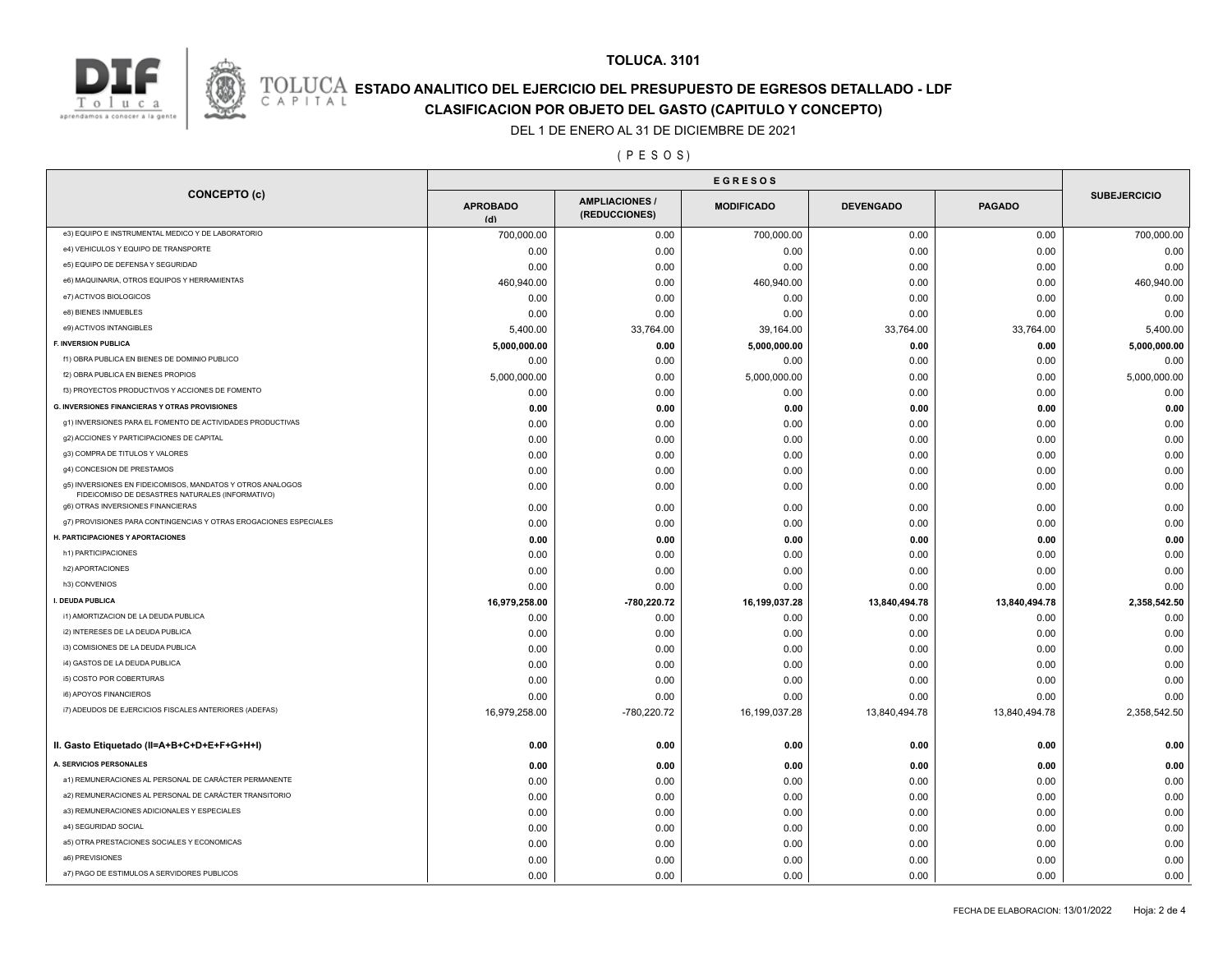

## **TOLUCA. 3101**

# **ESTADO ANALITICO DEL EJERCICIO DEL PRESUPUESTO DE EGRESOS DETALLADO - LDF**<br>CAPITAL CLASIFICACION POR OR IETO DEL GASTO (CARITILLO Y CONCERTO) **CLASIFICACION POR OBJETO DEL GASTO (CAPITULO Y CONCEPTO)**

### DEL 1 DE ENERO AL 31 DE DICIEMBRE DE 2021

### ( P E S O S )

| <b>CONCEPTO (c)</b>                                                          | <b>APROBADO</b><br>(d) | <b>AMPLIACIONES/</b><br>(REDUCCIONES) | <b>MODIFICADO</b> | <b>DEVENGADO</b> | <b>PAGADO</b> | <b>SUBEJERCICIO</b> |
|------------------------------------------------------------------------------|------------------------|---------------------------------------|-------------------|------------------|---------------|---------------------|
| <b>B. MATERIALES Y SUMINISTROS</b>                                           | 0.00                   | 0.00                                  | 0.00              | 0.00             | 0.00          | 0.00                |
| b1) MATERIALES DE ADMINISTRACION, EMISION DE DOCUMENTOS Y ARTICULOS OFICIALE | 0.00                   | 0.00                                  | 0.00              | 0.00             | 0.00          | 0.00                |
| <b>b2) ALIMENTOS Y UTENSILIOS</b>                                            | 0.00                   | 0.00                                  | 0.00              | 0.00             | 0.00          | 0.00                |
| b3) MATERIAS PRIMAS Y MATERIALES DE PRODUCCION Y COMERCIALIZACION            | 0.00                   | 0.00                                  | 0.00              | 0.00             | 0.00          | 0.00                |
| b4) MATERIALES Y ARTICULOS DE CONSTRUCCION Y DE REPARACION                   | 0.00                   | 0.00                                  | 0.00              | 0.00             | 0.00          | 0.00                |
| b5) PRODUCTOS QUIMICOS, FARMACEUTICOS Y DE LABORATORIO                       | 0.00                   | 0.00                                  | 0.00              | 0.00             | 0.00          | 0.00                |
| <b>b6) COMBUSTIBLES, LUBRICANTES Y ADITIVOS</b>                              | 0.00                   | 0.00                                  | 0.00              | 0.00             | 0.00          | 0.00                |
| b7) VESTUARIO, BLANCOS, PRENDAS DE PROTECCION Y ARTICULOS DEPORTIVOS         | 0.00                   | 0.00                                  | 0.00              | 0.00             | 0.00          | 0.00                |
| b8) MATERIALES Y SUMINISTROS PARA SEGURIDAD                                  | 0.00                   | 0.00                                  | 0.00              | 0.00             | 0.00          | 0.00                |
| b9) HERRAMIENTAS, REFACCIONES Y ACCESORIOS MENORES                           | 0.00                   | 0.00                                  | 0.00              | 0.00             | 0.00          | 0.00                |
| <b>C. SERVICIOS GENERALES</b>                                                | 0.00                   | 0.00                                  | 0.00              | 0.00             | 0.00          | 0.00                |
| c1) SERVICIOS BASICOS                                                        | 0.00                   | 0.00                                  | 0.00              | 0.00             | 0.00          | 0.00                |
| c2) SERVICIOS DE ARRENDAMIENTO                                               | 0.00                   | 0.00                                  | 0.00              | 0.00             | 0.00          | 0.00                |
| c3) SERVICIOS PROFESIONALES, CIENTIFICOS, TECNICOS Y OTROS SERVICIOS         | 0.00                   | 0.00                                  | 0.00              | 0.00             | 0.00          | 0.00                |
| c4) SERVICIOS FINANCIEROS, BANCARIOS Y COMERCIALES                           | 0.00                   | 0.00                                  | 0.00              | 0.00             | 0.00          | 0.00                |
| c5) SERVICIOS DE INSTALACION, REPARACION, MANTENIMIENTO Y CONSERVACION       | 0.00                   | 0.00                                  | 0.00              | 0.00             | 0.00          | 0.00                |
| c6) SERVICIOS DE COMUNICACIÓN SOCIAL Y PUBLICIDAD                            | 0.00                   | 0.00                                  | 0.00              | 0.00             | 0.00          | 0.00                |
| c7) SERVICIOS DE TRASLADO Y VIATICOS                                         | 0.00                   | 0.00                                  | 0.00              | 0.00             | 0.00          | 0.00                |
| c8) SERVICIOS OFICIALES                                                      | 0.00                   | 0.00                                  | 0.00              | 0.00             | 0.00          | 0.00                |
| c9) OTROS SERVICIOS GENERALES                                                | 0.00                   | 0.00                                  | 0.00              | 0.00             | 0.00          | 0.00                |
| D. TRANSFERENCIAS, ASIGNACIONES, SUBSIDIOS Y OTRAS AYUDAS                    | 0.00                   | 0.00                                  | 0.00              | 0.00             | 0.00          | 0.00                |
| d1) TRANSFERENCIAS INTERNAS Y ASIGNACIONES AL SECTOR PUBLICO                 | 0.00                   | 0.00                                  | 0.00              | 0.00             | 0.00          | 0.00                |
| d2) TRANSFERENCIAS AL RESTO DEL SECTOR PUBLICO                               | 0.00                   | 0.00                                  | 0.00              | 0.00             | 0.00          | 0.00                |
| d3) SUBSIDIOS Y SUBVENCIONES                                                 | 0.00                   | 0.00                                  | 0.00              | 0.00             | 0.00          | 0.00                |
| d4) AYUDAS SOCIALES                                                          | 0.00                   | 0.00                                  | 0.00              | 0.00             | 0.00          | 0.00                |
| d5) PENSIONES Y JUBILACIONES                                                 | 0.00                   | 0.00                                  | 0.00              | 0.00             | 0.00          | 0.00                |
| d6) TRANSFERENCIAS A FIDEICOMISOS, MANDATOS Y OTROS ANALOGOS                 | 0.00                   | 0.00                                  | 0.00              | 0.00             | 0.00          | 0.00                |
| d7) TRANSFERENCIAS A LA SEGURIDAD SOCIAL                                     | 0.00                   | 0.00                                  |                   | 0.00             | 0.00          | 0.00                |
| d8) DONATIVOS                                                                | 0.00                   |                                       | 0.00              |                  |               | 0.00                |
| d9) TRANSFERENCIAS AL EXTERIOR                                               | 0.00                   | 0.00                                  | 0.00              | 0.00             | 0.00<br>0.00  | 0.00                |
| E. BIENES MUEBLES, INMUEBLES E INTANGIBLES                                   |                        | 0.00                                  | 0.00              | 0.00             | 0.00          |                     |
| e1) MOBILIARIO Y EQUIPO DE ADMINISTRACION                                    | 0.00<br>0.00           | 0.00<br>0.00                          | 0.00              | 0.00<br>0.00     | 0.00          | 0.00<br>0.00        |
| e2) MOBILIARIO Y EQUIPO EDUCACIONAL Y RECREATIVO                             |                        |                                       | 0.00              |                  | 0.00          | 0.00                |
| e3) EQUIPO E INSTRUMENTAL MEDICO Y DE LABORATORIO                            | 0.00                   | 0.00                                  | 0.00              | 0.00             |               |                     |
| e4) VEHICULOS Y EQUIPO DE TRANSPORTE                                         | 0.00                   | 0.00                                  | 0.00              | 0.00             | 0.00          | 0.00                |
| e5) EQUIPO DE DEFENSA Y SEGURIDAD                                            | 0.00                   | 0.00                                  | 0.00              | 0.00             | 0.00          | 0.00                |
| e6) MAQUINARIA, OTROS EQUIPOS Y HERRAMIENTAS                                 | 0.00                   | 0.00                                  | 0.00              | 0.00             | 0.00          | 0.00                |
| e7) ACTIVOS BIOLOGICOS                                                       | 0.00                   | 0.00                                  | 0.00              | 0.00             | 0.00          | 0.00                |
| e8) BIENES INMUEBLES                                                         | 0.00                   | 0.00                                  | 0.00              | 0.00             | 0.00          | 0.00                |
| e9) ACTIVOS INTANGIBLES                                                      | 0.00                   | 0.00                                  | 0.00              | 0.00             | 0.00          | 0.00                |
|                                                                              | 0.00                   | 0.00                                  | 0.00              | 0.00             | 0.00          | 0.00                |
| <b>F. INVERSION PUBLICA</b>                                                  | 0.00                   | 0.00                                  | 0.00              | 0.00             | 0.00          | 0.00                |
| f1) OBRA PUBLICA EN BIENES DE DOMINIO PUBLICO                                | 0.00                   | 0.00                                  | 0.00              | 0.00             | 0.00          | 0.00                |